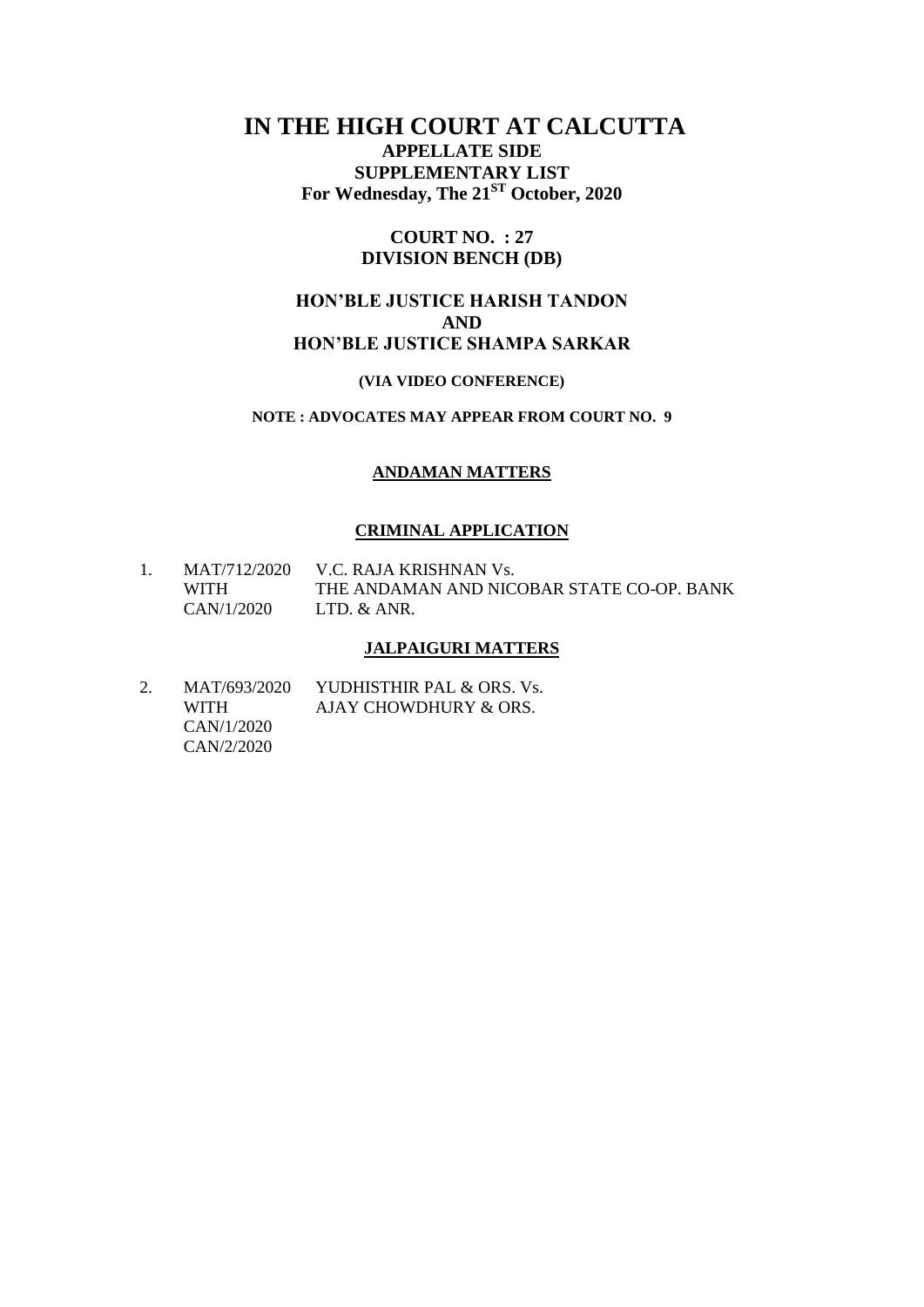# **IN THE HIGH COURT AT CALCUTTA APPELLATE SIDE SUPPLEMENTARY CAUSE LIST For Wednesday, The 21ST October, 2020**

#### **COURT NO. : 27 SINGLE BENCH (SB)**

## **HON'BLE JUSTICE HARISH TANDON**

## **(VIA VIDEO CONFERENCE)**

#### **ANDAMAN MATTERS**

#### **WRIT MATTER**

1. WP/32(AN)/2009 APPA RAO & ORS. Vs. WITH THE LIEUTENANT GOVERNOR & ORS. CAN/085/2020

#### **ARBITRATRATION PETITION**

2. AP/011/2020 M/S. P.G. EAPPEN CONSTRUCTION PVT. LTD. Vs. CHIEF ENGINEER, ANDAMAN PVT. & ORS.